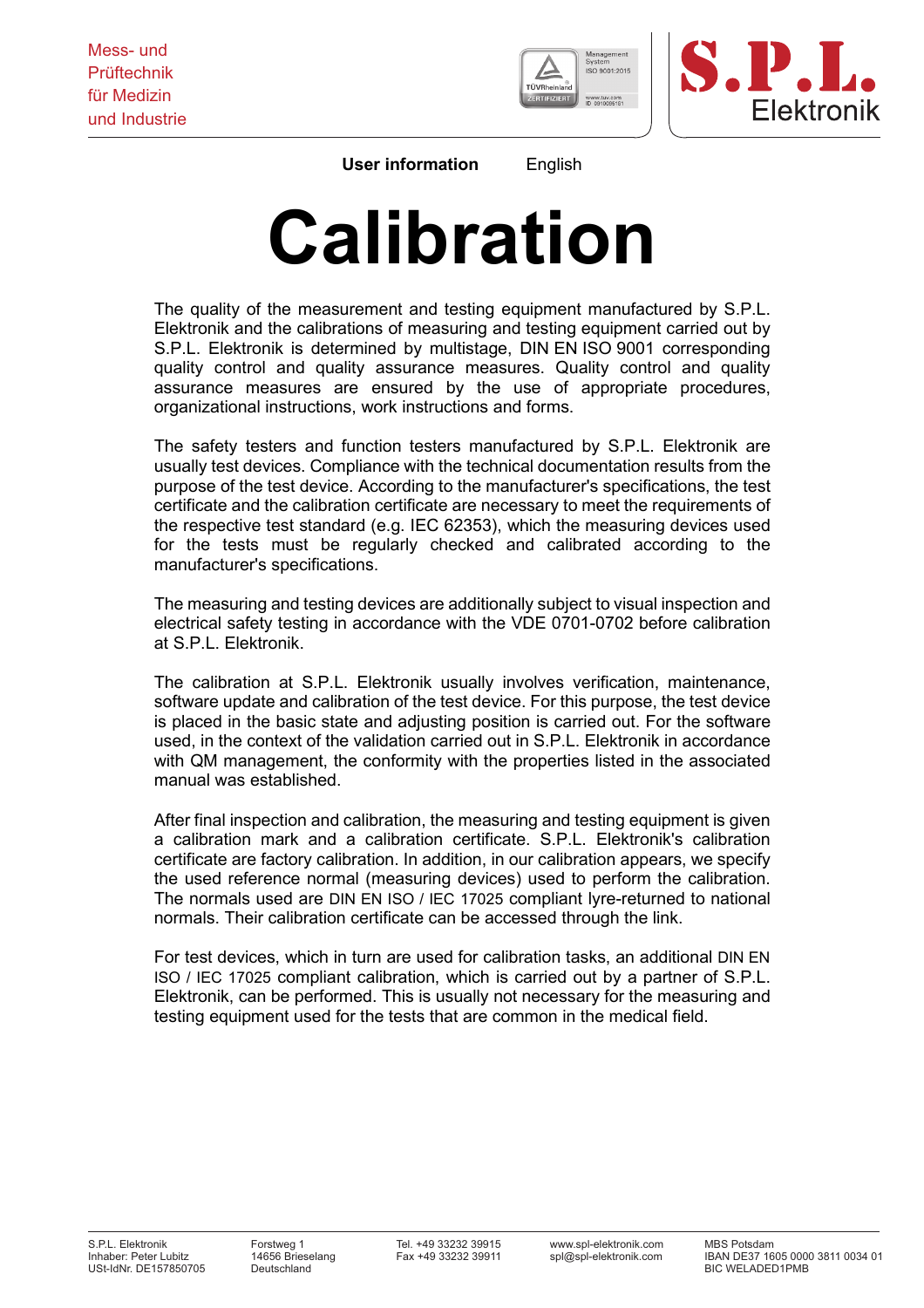The test and calibration certificate created by S.P.L. Elektronik are automatically created, as stated on the documents, and do not require a signature. This procedure complies with the requirements of the ISO/IEC 17025:2018-03 standard, "General requirements for the competence of test and calibration laboratories." In this standard, section 7.8, "Reports of Results," subsection 7.8.1.2 Note 2 explicitly refers to the permissible of electronic issuance. In subsection 7.8.2 "General Requirements for Reports" is required under 7.8.2.1 "o" , "which must be designated the person (s) responsible for releasing the report (s) (not their signature). The calibration mark indicates subsection 7.8.4.3 the date of calibration.

The standard DIN EN 62353: 2015-08 used in the field of medical technology, as a rule of technology, also contains only the requirement under 6.1 "Result report" indent 7: When using electronic documentation, an assignment to the examiner / evaluator must be ensured.

The test adapter PA-100 / PA-X is used for performing the self-test. When using the internal self-test, perform the measurements specified in the manual. The selftest is used to determine the reasonableness of the voltage measurement, the leakage current measurements and correct functioning of the standardization. The self-test does not replace the calibration of the safety tester.

The warranted characteristics for PC operation of the safety tester and the functional tester of the S.P.L. Elektronik are guaranteed by the offered or authorized PC software programs. The warranted characteristics for PC operation are ensured by the above-mentioned software.

In coordination with the TUEV CERT the entrepreneurial group of TÜV Rheinland / Berlin Brandenburg, for the normal, the purpose appropriate use of the measuring and testing devices of the S.P.L. Elektronik, an annual calibration interval is recommended. You find the date of the next calibration on the test mark. A change of this calibration interval can be accomplished by the user independently by his own responsibility, in coordination with the concerning quality assurance department.

Guidance Guide (ISO 10012 7.1.2): Data obtained from calibration and metrological confirmation histories, and advancing knowledge and technology, may be used for determining intervals between metrological confirmation. Records obtained using statistical process control techniques for measurements can be useful in determining whether or not to modify metrological confirmation intervals.

The necessary information for the calibration of the measuring and testing devices of S.P.L. Elektronik, in the form of instructions for process, software updates, hardware updates and calibration programs, are exclusively given from the S.P.L. Elektronik to authorized institutions.